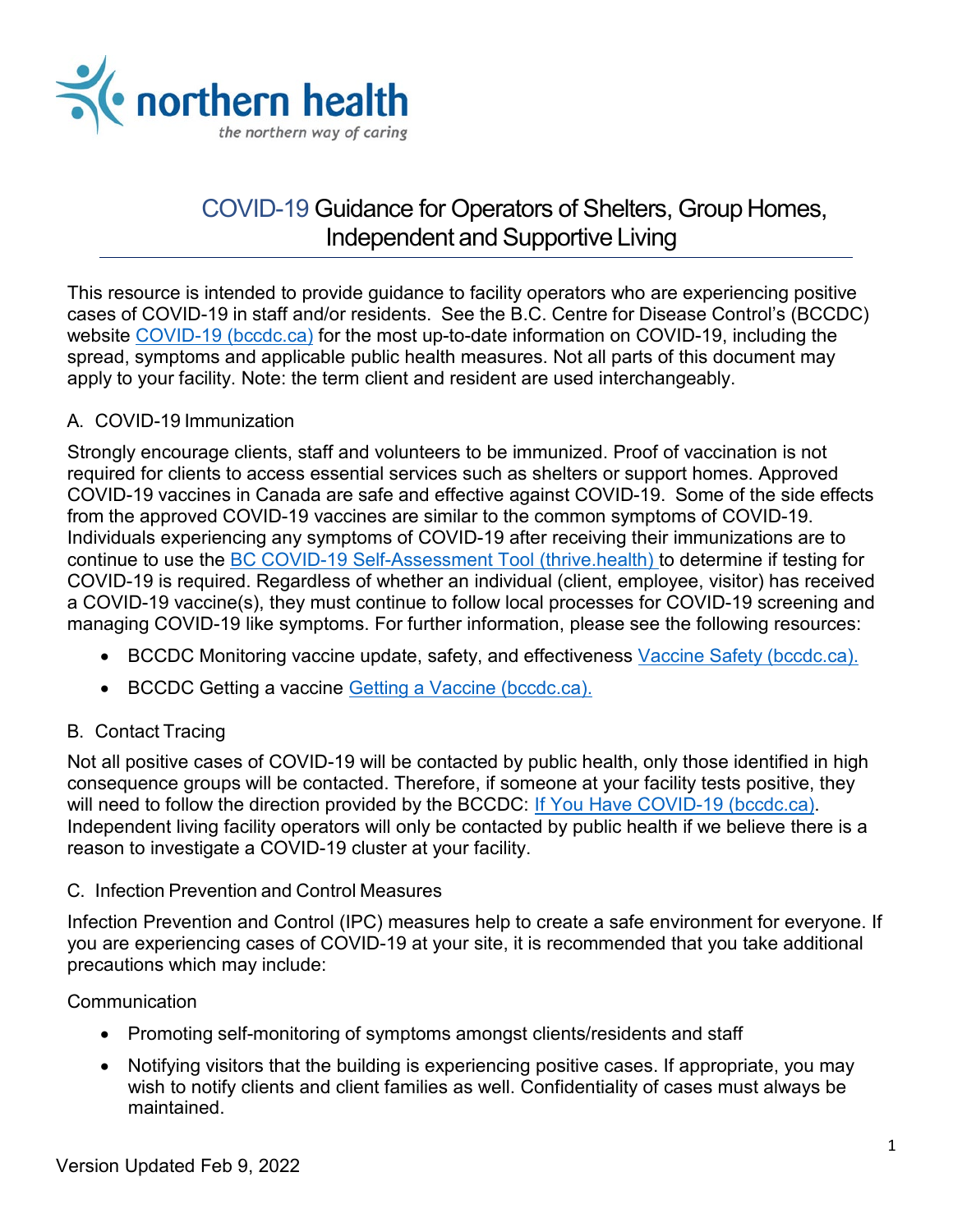

- Sharing the [Who is testing recommended](http://www.bccdc.ca/Health-Info-Site/Documents/COVID_public_guidance/When_to_get_tested.pdf) for pdf (bccdc.ca) by posting in conspicuous locations.
- Encouraging testing for symptomatic individuals. COVID tests can be booked by calling the Northern Health Virtual Clinic at 1-844-645-7811 or online through the [Northern Health](https://northernhealthcovid.secureform.ca/index.php)  [COVID-19 Testing Form.](https://northernhealthcovid.secureform.ca/index.php)
- Post Signage and Posters [\(bccdc.ca\)](http://www.bccdc.ca/health-professionals/clinical-resources/covid-19-care/signage-posters) that are appropriate for your facility.

Modifying Activities

- Closing common areas until all cases have completed their self isolation period.
- Providing meals on trays to clients in their rooms. If this is not possible, consider assigned seating and/or multiple seatings, or utilize empty rooms and spaces as temporary dining settings.
- Rescheduling planned events and activities.
- Ensure capacity is reduced to allow for appropriate physical distancing in staff areas including breakrooms, staff offices, and common areas.
- Hold meetings virtually whenever possible.

### Staff Cohorting

- Consider assigning designated staff to support COVID-19 positive residents.
- Consider cohorting staff; this means arranging staff into shifts that always work together to minimize their contact with other staff members.
- Where practical, minimize staff movement between different floors or different areas of the facility.

Space Arrangements (shelters only)

• In most cases, BC Housing and Northern Health will work with under housed clients to provide safe isolation sites, this is usually in a local hotel. Depending on the number of cases, this may not always be possible.

If you are isolating positive cases in the shelter, consider the following:

- Individual private rooms are ideal for COVID-19 positive clients. If individual rooms are not available, a COVID-19 isolation area should be set up. If possible, there should be a separate entrance for the isolation area.
- The COVID-19 isolation area needs to be physically separate from the remainder of the shelter. Physical separation can be accomplished with shower curtains, cubicle dividers or other physical separation materials that can be easily cleaned. The physical barrier should be up to the ceiling or at least 2.5 metres tall.
- Under ideal circumstances, beds should be arranged with 2 metre distancing so that clients sleep head-to-toe, instead of head-to-head; however, recognizing the current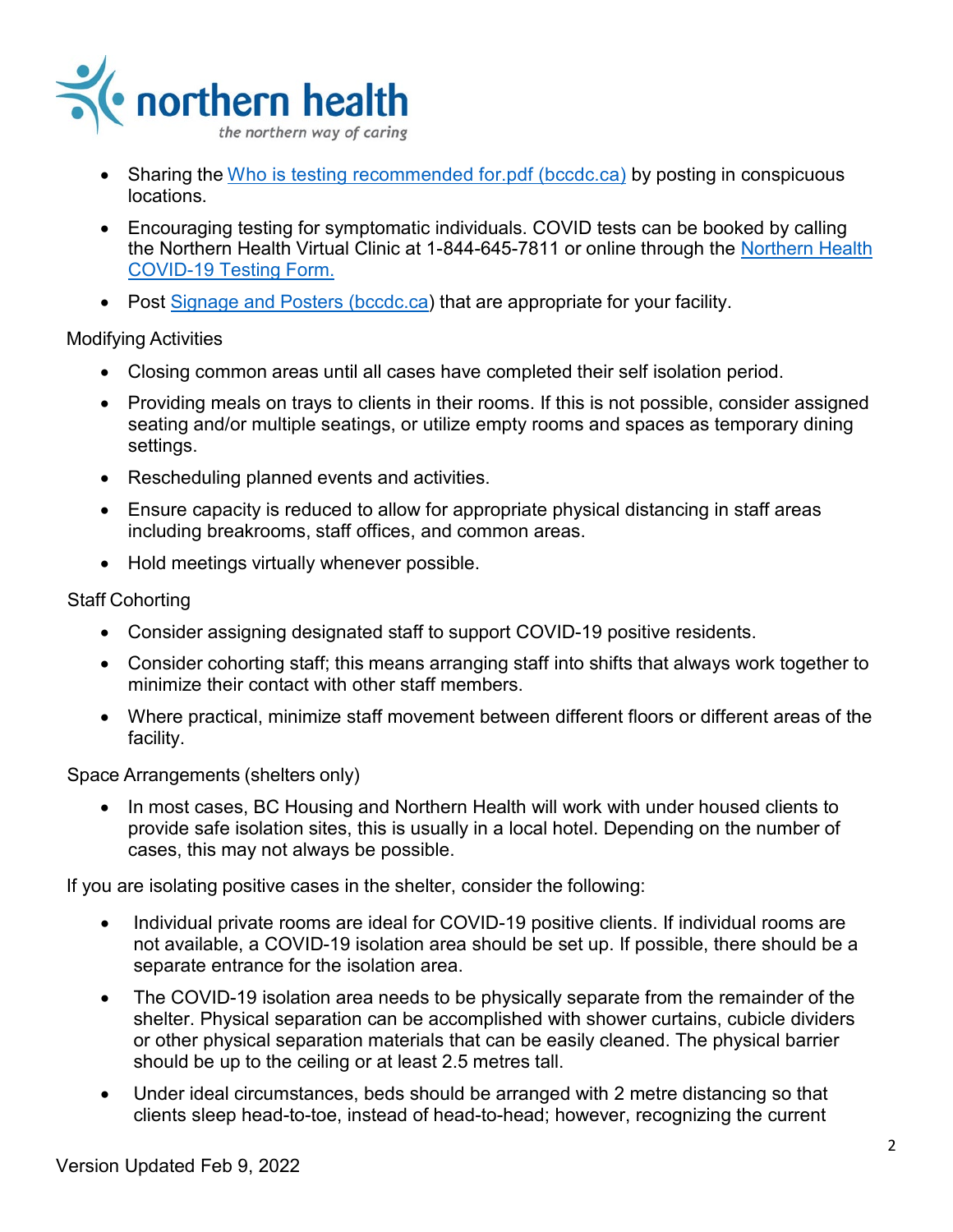

space limitations in many shelters, the minimum requirement for head to toe placement of mats, cots and beds is 1 metre in emergency shelters, temporary housing, and short-term and long-term transitional facilities/units while sleeping.

- Areas of congregation should be minimized.
- A separate washroom is ideal if available. If not, then a designated COVID-19 washroom stall that is disinfected after each use if possible.
- Separate shower within the COVID-19 area of the shelter or designated block shower times for positive clients, disinfect shower area after use.
- Separate laundry within the COVID-19 area of the shelter or designated laundry times for the positive clients and disinfect laundry area after each use.
- Food brought to COVID-19 area and/or directly to positive residents' bedroom rather than the shelter's shared meal location/dining area.
- Separate Overdose Prevention Spaces (OPS) onsite if possible. If this is not possible, then try to encourage staggered use to prevent overlap between clients from hot/cold zones and ensure cleaning in between.
- Ensure bathrooms and other sinks are adequately stocked with liquid soap and drying materials for handwashing.

Isolation Protocols

- Prepare a plan where the resident can self-isolate. Use a room away from other residents including a separate washroom when possible. If a separate washroom is not available, organize a bathroom schedule. Clean and disinfect after the resident uses it.
- Advise positive residents to stay in their rooms as much as possible.
- Create designated areas outside for positive residents to get some fresh air.
- When possible, meals should be brought to residents who are isolating and collected by staff to be properly washed and sanitized. If this is not possible, considered staggered meal times for residents.
- Provide COVID-19 positive residents with entertainment during their isolation TVs, movies, video games, books, coloring books, puzzles and treats (popcorn, candies).
- Incentives should be considered to keep COVID-19 positive clients in isolation. If a COVID-19 positive client leaves the site, encourage them to wear a mask and return as soon as possible to their isolation.

Enhanced Cleaning, Sanitizing, and Disinfecting

• Cleaning and disinfection of all common touch surfaces and common areas at a minimum of twice daily. A disinfectant and/or sanitizer approved by Health Canada to be effective against COVID-19 should be used. See: [List of disinfectants and/or sanitizers with](https://www.canada.ca/en/health-canada/services/drugs-health-products/disinfectants/covid-19/list.html)  [evidence for use against COVID-19 \(Canada.ca\).](https://www.canada.ca/en/health-canada/services/drugs-health-products/disinfectants/covid-19/list.html)